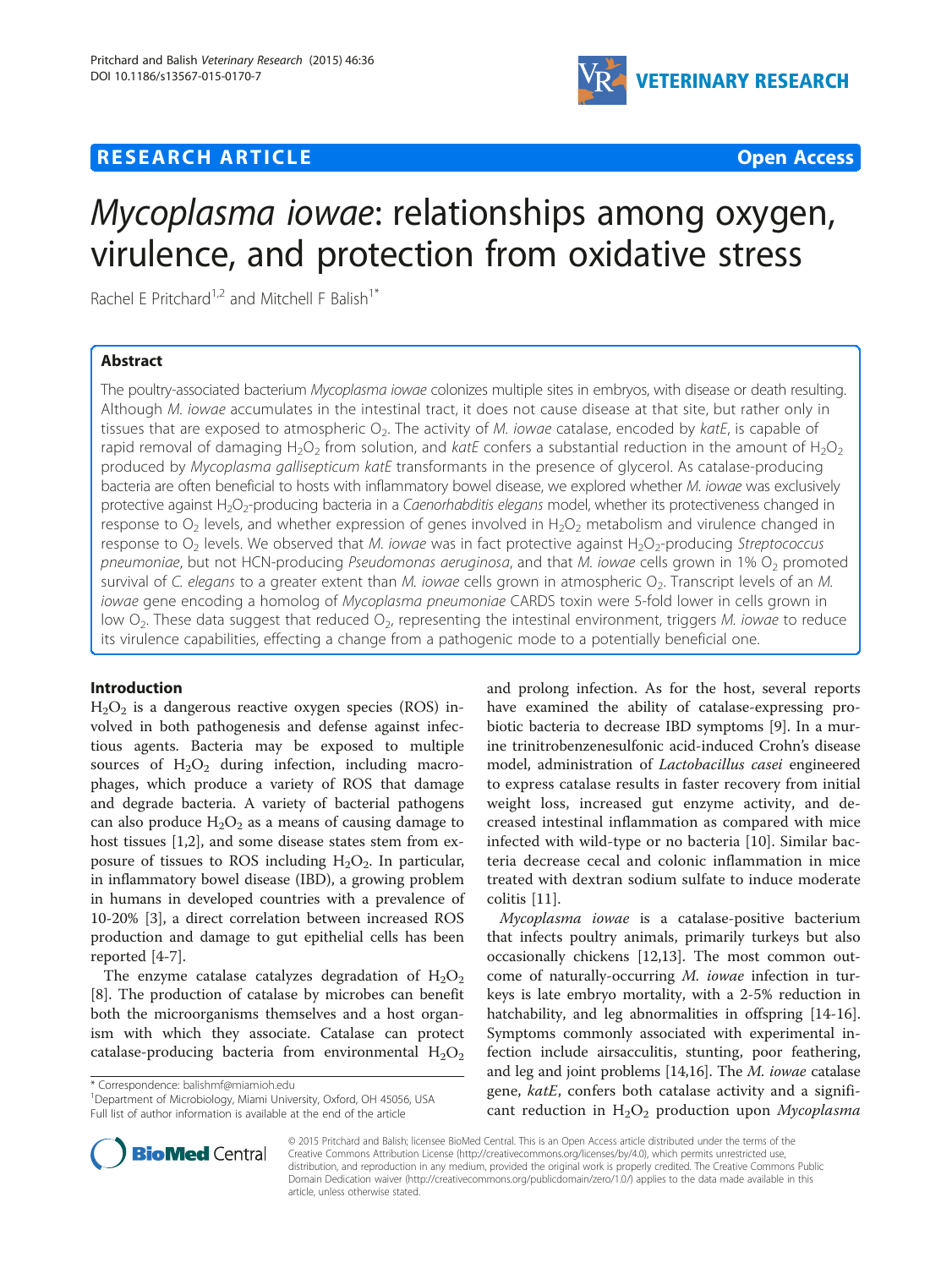gallisepticum, a robust  $H_2O_2$  producer that elaborates no other known toxins [\[13](#page-8-0),[17,18\]](#page-8-0). It is unclear how M. iowae causes disease, but in addition to its attachment organelle-mediated adherence and motility functions [[19](#page-8-0)], its genome encodes potential virulence factors, including two closely linked genes encoding proteins similar to Mycoplasma pneumoniae CARDS toxin [[13](#page-8-0)], an ADPribosylating toxin that is associated with many of the symptoms of M. pneumoniae infection [\[20-22\]](#page-8-0).

Interestingly, M. iowae colonizes a variety of body sites with a range of  $O_2$  concentrations. It has been isolated from the cloacae of healthy poults and mature turkeys [[23,24](#page-8-0)], but also infects the chorioallantoic membrane and a variety of organs in embryos [\[25\]](#page-8-0), which accounts for the morbidity and mortality associated with M. iowae. Significantly, M. iowae also has a pronounced tendency to colonize the gut with no ill effects. Following yolk sac inoculation of eight-day-old turkey embryos, M. iowae can be detected in the small intestines, with bacteria most often attaching to microvilli [\[25\]](#page-8-0). Oral inoculation of dayold poults with M. iowae results in bacteria present in both the feces and intestinal wall for at least 21 days postinoculation, and no differences in fecal appearance or cloaca temperature as compared to control birds [[26](#page-8-0)]. The gut is a very low- $O_2$  environment [[27](#page-8-0)], whereas in ovo embryos, which are commonly damaged by M. iowae, are exposed to atmospheric  $O_2$  due to eggshell permeability [[28](#page-8-0)]. It is intriguing that *M. iowae* infection at aerobic sites, but apparently not the gut, causes disease, leading us to suspect that  $O_2$  might play a role in regulating expression of M. iowae virulence factors, resulting in different outcomes at different body sites.

Differential gene expression regulation exists in a variety of mycoplasma species despite their reduced genomes. The M. pneumoniae promoters for acetate kinase and lactate dehydrogenase are strongly induced in the presence of glucose and glycerol, respectively [[29\]](#page-8-0). M. pneumoniae lipoprotein genes are also differentially expressed in response to exposure to host cells,  $H<sub>2</sub>O<sub>2</sub>$ , and low pH [[30\]](#page-8-0). Multiple forms of regulation occur in Mycoplasma hyopneumoniae in response to heat shock [\[31](#page-8-0)], iron deprivation [[32\]](#page-8-0),  $H_2O_2$  treatment [[33\]](#page-8-0), and infection of pigs [[34\]](#page-8-0). The means by which most of these regulatory events occur is unknown.

In this study we examined the ability of  $M$ . iowae, by virtue of its catalase activity, to offer protection to a model host from  $H_2O_2$  stress, and to test whether *M. iowae* experiences differential regulation of catalase as well as possible virulence-associated genes in response to changes in  $O<sub>2</sub>$  level. We used *Caenorhabditis elegans* bioassays, developed previously as a model for use with M. iowae [[13](#page-8-0)], and reverse transcription-quantitative polymerase chain reaction (RT-qPCR) of selected candidate virulenceassociated genes. Our results indicate that catalase

contributes to M. iowae being protective toward the host against  $H_2O_2$ -producing organisms, even though catalase activity is reduced under conditions of low  $O_2$ . They also indicate that M. iowae grown in low  $O_2$  results in increased survival of C. elegans upon co-incubation as compared with M. iowae grown in atmospheric conditions, accompanied by a 5-fold decrease in expression of at least one of the CARDS toxin-like protein genes.

#### Materials and methods

#### Bacterial strains and growth conditions

Mycoplasma strains used include M. iowae serovar K strain DK-CPA, M. gallisepticum Rlow, and M. gallisepticum  $R_{\text{low}}$  transformant 56A. For M. gallisepticum and for aerobic growth of M. iowae, all strains were grown at 37 °C in 175-cm<sup>2</sup> tissue culture flasks containing 50 mL of SP-4 broth [\[35](#page-8-0)] to mid-log phase. Transformant 56A was grown in the presence of 4  $\mu$ g mL<sup>-1</sup> tetracycline. SP-4 broth for samples grown in low  $O_2$  was allowed to equilibrate with a 1%  $O_2/99\%$  N<sub>2</sub> gas mix overnight. Following equilibration, 50 mL of broth was aliquotted into glass bottles that were capped with rubber stoppers in which cultures were grown to mid-log phase at 37 °C.

Escherichia coli DH5α was grown in Luria broth (LB) with 100  $\mu$ g mL<sup>-1</sup> ampicillin at 37 °C in a shaking incubator. A Streptococcus pneumoniae obtained from the Miami University Department of Microbiology stock collection was grown at 37 °C without shaking in brain heart infusion (BHI) broth. Pseudomonas aeruginosa strain PAO1, also from the Miami University Department of Microbiology stock collection, was grown at 37 °C with shaking in LB broth.

#### Preparation of cell lysates and protein analysis

Fifty- mL cultures of mycoplasma cells were collected by centrifugation at 20 000  $\times$  g for 20 min and washed three times with cold phosphate-buffered saline (PBS). Cells were resuspended in 1 mL cold PBS containing 1% sodium dodecyl sulfate using a 25-gauge syringe and incubated at 37 °C for 30 min. Cell lysates were stored at −80 °C. Protein concentration in cell lysates was determined using bicinchoninic acid assays (Pierce Biotechnology Inc.).

#### Catalase enzyme activity

Catalase activity was measured in whole cell lysates of M. iowae using the Amplex Red Catalase Assay kit (Invitrogen). Catalase activity was normalized to total protein concentration in cell lysate samples. Statistical significance of results was calculated using unpaired Student's T-test. Results represent two biological replicates from each condition with four technical replicates each.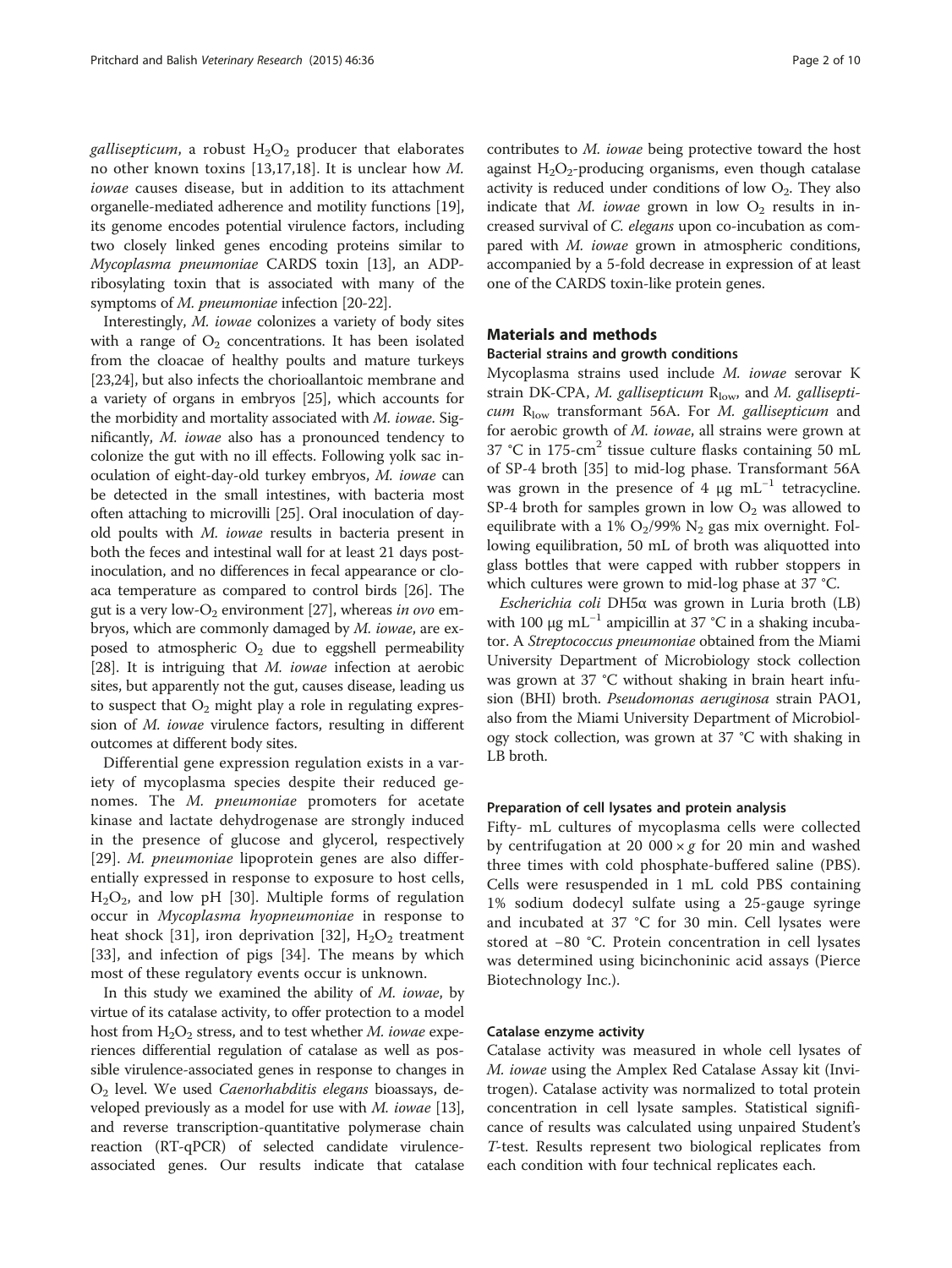#### $H<sub>2</sub>O<sub>2</sub>$  assays

Methods were adapted from Hames et al. [\[36\]](#page-8-0). For S. pneumoniae assays, colonies grown on BHI agar plates were picked and grown overnight in 5 mL of BHI broth at 37 °C without shaking. Cultures were diluted 1:100 in pre-warmed BHI broth and grown to mid-log phase at 37 °C without shaking  $OD_{620} = 0.2-0.3$ ). Cells were collected by centrifugation at 10 000  $\times$  g for 6 min and washed three times in cold HNM buffer (67.6 mM HEPES, pH 7.3, 140 mM NaCl, and 7 mM  $MgCl_2$ . H<sub>2</sub>O<sub>2</sub> levels were measured using colorimetric test strips (EM Quant, range 0.5-25 mg L<sup>-1</sup>). Four biological replicates were examined. Statistical significance was calculated using unpaired Student's T-test.

To determine  $H_2O_2$  production by mycoplasmas alone, 50-mL cultures of mycoplasma cells were grown to mid-log phase. Cells were collected by centrifugation at 20 000  $\times$  g for 20 min and washed three times in cold HNM buffer. Following resuspension in the same buffer to an  $OD_{550} = 1.0$ , aliquots of 1 mL were added to 24well plates with 500 μM or 1 mM sucrose and incubated at room temperature for 24 h.  $H_2O_2$  levels were measured and statistical analysis was performed as described above. Two biological replicates, each with 2 technical replicates, were examined.

To determine  $H_2O_2$  production by S. *pneumoniae* when using mycoplasma cells as a source of carbohydrates, both bacteria were grown independently and collected as described above. One-mL aliquots were placed in 24-well plates that contained S. pneumoniae at an  $OD_{620} = 0.05$  and mycoplasmas at an  $OD_{550} = 1.0$ with no sucrose. Samples were incubated at room temperature for 24 h.  $H_2O_2$  levels were measured and statistical analysis was performed as described above. Three biological replicates were examined.

#### C. elegans growth conditions

All assays were performed with C. elegans strain N2 (Bristol). Nematodes were cultured using standard practices [\[37](#page-9-0)]. Briefly, worms were cultured on nematode growth media plates seeded with E. coli OP50 as a food source at room temperature on the benchtop.

#### C. elegans survival assays

Plates containing large, gravid nematodes were treated with hypochlorite solution to obtain sterile eggs using standard procedures [[37](#page-9-0)]. Eggs were hatched overnight in 10 mL of M9 buffer with gentle shaking to obtain L1 larvae. L1 larvae were washed with M9 buffer and aliquotted into 24-well plate wells. The number of live larvae per well (indicated by movement) was counted prior to the addition of samples to a final volume of 1 mL. Plates were incubated at room temperature for the designated time, at which time live

nematodes were counted again to measure survival. They were considered dead if no movement was observed in response to shaking or tapping the plate. Following the 24-h incubation period,  $H_2O_2$  levels were also recorded with the use of colorimetric test strips as described above. For long-term assays, plates were wrapped in parafilm to prevent evaporation of liquid during the extended incubation time required for the experiment. Long-term assay results represent two biological replicates from each condition with six technical replicates each. Statistical significance of results was calculated using unpaired Student's T-test, with  $p < 0.05$  being regarded as significant.

For mycoplasma samples, cells were collected and washed as described for  $H_2O_2$  assays. M. iowae cells tested alone were resuspended to various  $OD_{550}$  values and incubated with C. elegans larvae in the presence of the indicated concentrations of  $H_2O_2$ . Assays examining protection from abiotic  $H_2O_2$  were performed with mycoplasma cells resuspended to an  $OD_{550} = 1.0$ in the presence of 8 mg  $L^{-1}$  H<sub>2</sub>O<sub>2</sub>. Three biological replicates, each with 3–4 technical replicates, were examined.

For assays with S. pneumoniae, bacteria were grown and harvested as described for  $H_2O_2$  assays. Samples were added to C. elegans larvae with S. pneumoniae resuspended to  $OD_{620} = 0.05$  (approximately  $1.1 \times 10^7$  CFUs), mycoplasmas resuspended to  $OD_{550} = 1.0$  (approximately  $1.2 \times 10^9$  CFUs for *M. iowae*), and 500  $\mu$ M sucrose. Three biological replicates, each with 2 technical replicates, were examined.

For assays with P. aeruginosa, colonies grown on LB agar plates were picked and grown overnight in 5 mL of LB broth at 37 °C in a shaking incubator. Cultures were diluted 1:100 in pre-warmed LB broth and grown to midlog phase at 37 °C and 200 rpm ( $OD<sub>600</sub> = 0.4$ ). Cells were pelleted by centrifugation at 10 000  $\times$  g for 10 min and washed three time with cold buffer containing 20 mM Lglutamate, 5 mM  $K_2HPO_4$ , 5 mM  $NaH_2PO_4$ , 2 mM  $MgSO<sub>4</sub> \cdot 7H<sub>2</sub>O$ , 0.02 mM FeCl<sub>3</sub>, 12.5 mM glycine, and 50 mM Tris, pH 7.5 [[38](#page-9-0)]. P. aeruginosa samples tested alone with worms were resuspended to  $OD_{650} = 0.1$ , 0.05, and 0.01 in the same buffer. For assays performed in combination with mycoplasmas, P. aeruginosa was used at  $OD_{650} = 0.1$  (approximately  $1.1 \times 10^8$  CFUs). Mycoplasmas were washed and resuspended in the same buffer as P. *aeruginosa* and used at an  $OD_{550} = 1.0$ . Three biological replicates, each with 2–4 technical replicates, were examined.

#### Sequence analysis

Predicted amino acid sequences for M. iowae CARDS1 and CARDS2 [\[13](#page-8-0)] and M. pneumoniae CARDS toxin [[39\]](#page-9-0) were aligned to one another with BLAST.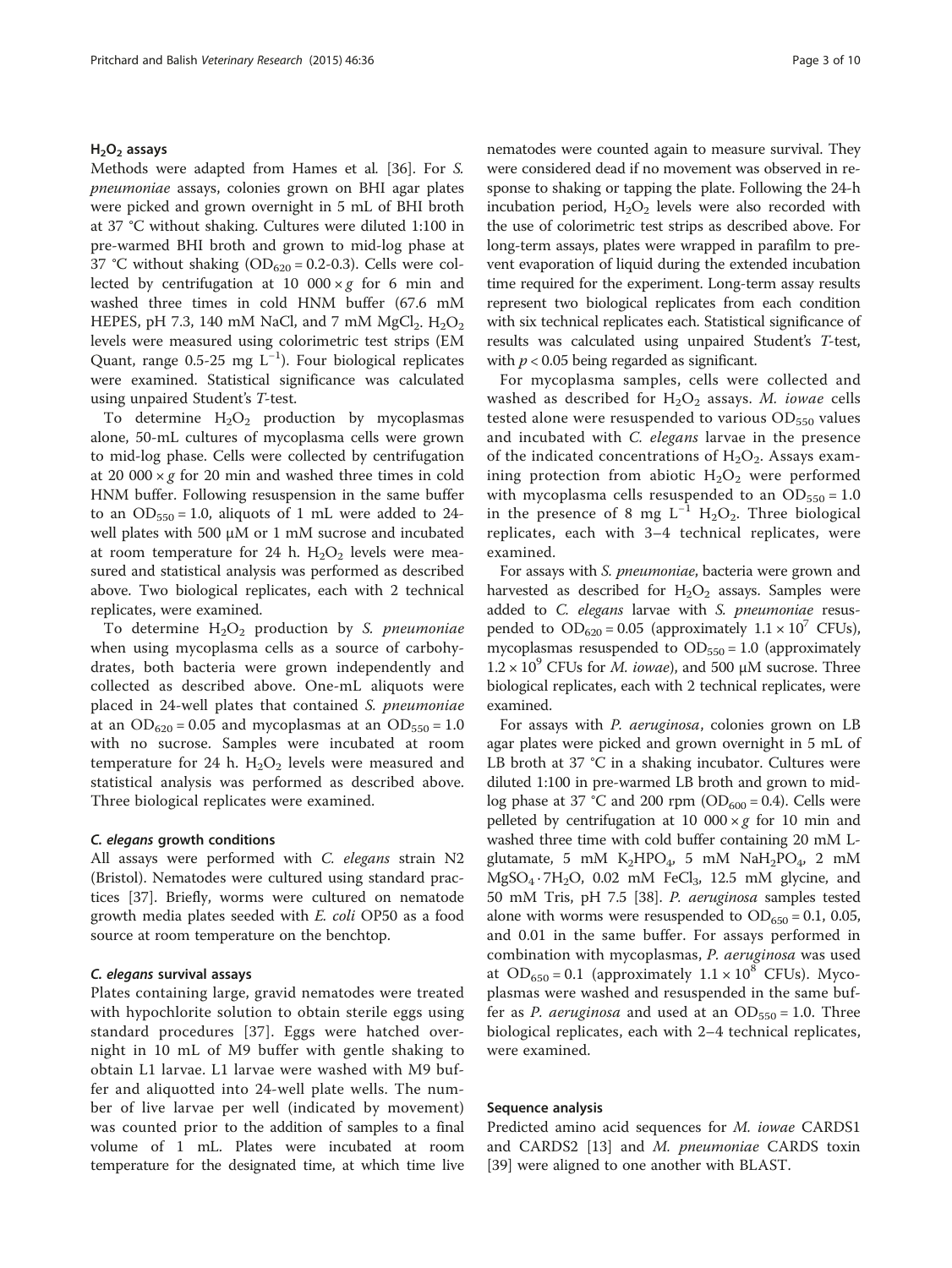#### RNA isolation and quantification

RNA was isolated from M. iowae cells using TRI reagent (Sigma). Briefly, cells were collected by centrifugation at 20  $000 \times g$  for 20 min. Following resuspension of cell pellets in TRI reagent, RNA was extracted with chloroform, pelleted with isopropanol, and washed with 75% ethanol. RNA was resuspended in 100–300 μL DEPCtreated water and stored at −20 °C. To eliminate DNA contamination, samples were treated with DNase I (Invitrogen or QIAGEN) according to the manufacturer's instructions. RNA was then cleaned up using the RNeasy Mini Kit (QIAGEN). Elimination of DNA contamination was confirmed by PCR with *glpF* primers (Table 1). RNA quality was determined by analysis on an RNA Pico Chip (Agilent Technologies) using a Bioanalyzer 2100 (Agilent Technologies).

#### Reverse transcription (RT)

RT was carried out with the Verso cDNA Synthesis Kit (Thermo Scientific) according to the manufacturer's instructions. One hundred ng of RNA was used as starting material and random hexamers were used as primers in reactions with a final volume of 20 μL. Reactions were incubated at 70 °C for 5 min, 42 °C for 30 min, 95 °C for 2 min, and then chilled on ice. cDNA synthesis was confirmed by PCR with glpF primers (Table 1). Controls were performed to exclude the possibility of DNA contamination in which the same reactions were performed with water substituted for Verso Enzyme Mix and RT Enhancer. Control reactions were treated and stored identically to other samples.

#### Genomic DNA isolation and standard generation

Genomic DNA was isolated from a 50-mL culture using the QIAamp® DNA Mini Kit (QIAGEN). To improve quantification, plasmids were constructed that contained a copy of each gene target. Plasmids were constructed from PCR products amplified from M. iowae genomic DNA using gene-specific primers (Table [2](#page-4-0)) that were

Table 1 Primers used for qPCR experiments

ligated into pCR®2.1 (Invitrogen) and transformed into competent E. coli DH5α. Plasmids were isolated from clones with the Zyppy™ Plasmid Miniprep Kit (Zymo Research). Insertion was confirmed with digestion by EcoRI and sequence was confirmed using vector-specific primers M13F and M13R (Table [2](#page-4-0)). Gene copy numbers were calculated using the concentration of each plasmid assuming  $1.096 \times 10^{-12}$  g bp<sup>-1</sup> [[40](#page-9-0)]. Standard curves were generated from ten-fold dilutions of DNA with known copy numbers and were analyzed by qPCR in triplicate.

#### RT-quantitative PCR (qPCR)

Each RT-qPCR reaction was done in at least triplicate using two biological replicates. Reactions were performed with PerfeCTa® SYBR® Green Supermix (Quanta Biosciences), 1 μL of cDNA or DNA template (5 ng), and 300 nM gene-specific primers (Table 1) in a final volume of 25 μL. Amplification conditions were 5 min at 95 °C for 3 min followed by 40 cycles of 10 s at 95 °C and 45 s at 52 °C. To determine the melting temperature and PCR product specificity, a melting curve was obtained after every run by heating from 50 °C (2 °C below  $T_a$ ) to 95 °C. Primer specificity was determined by melting curve analysis and agarose gel electrophoresis of PCR products. Controls with no template or reverse transcriptase were included for each sample during each run. Runs were performed using the CFX Connect (Bio-Rad) and analysis was performed using Bio-Rad CFX Manager 3.0 software (Bio-Rad). The 16S rRNA gene was used for normalization. Statistical analysis of results was calculated using unpaired Student's T-test. MIQE guidelines were followed for performing and reporting experiments [[41\]](#page-9-0).

#### Results

Catalase confers host protection from peroxigenic bacteria M. iowae has an active catalase protein, enabling reduction of  $H_2O_2$  by this organism [[13\]](#page-8-0). C. elegans is a wellestablished model for the study of  $H_2O_2$ -mediated

| <b>Primer Name</b>  | <b>Target</b>     | Sequence (5'-3')             | Tm $(^{\circ}C)$ |
|---------------------|-------------------|------------------------------|------------------|
| MI16Sleft(qPCR)     | 16S rRNA gene     | CGCAAGACTCACGAGCTTAT         | 54.6             |
| MI16Sright(qPCR)    |                   | <b>GGTACAAACTGTCGCAAACC</b>  | 54.4             |
| MIcards1left(qPCR)  | cards1 (P271 571) | TGGGTAGAAGCACAGACGTT         | 56.1             |
| MIcards1right(gPCR) |                   | <b>ACTCATCTGCATCTGGGTCA</b>  | 55.8             |
| MiglpFleft(qPCR)    | glpF (P271_673)   | ATCTAGCATGATGGGTGGCG         | 57.3             |
| MiglpFright(qPCR)   |                   | <b>TGTCCAAACATTGCTCCTGT</b>  | 54.7             |
| MIkatEleft(qPCR)    | katE (P271 534)   | CGTGTAGTTCATCGAAAAGGTG       | 54.6             |
| MlkatEright(qPCR)   |                   | <b>CTTCCAGCTTCACCACCAAC</b>  | 56.3             |
| MIsodleft(qPCR)     | sodA (P271 491)   | ACACAAAGCATCACCAAGCT         | 55.2             |
| MIsodright(gPCR)    |                   | <b>TGATTGTGATGACCTCCACCA</b> | 56.1             |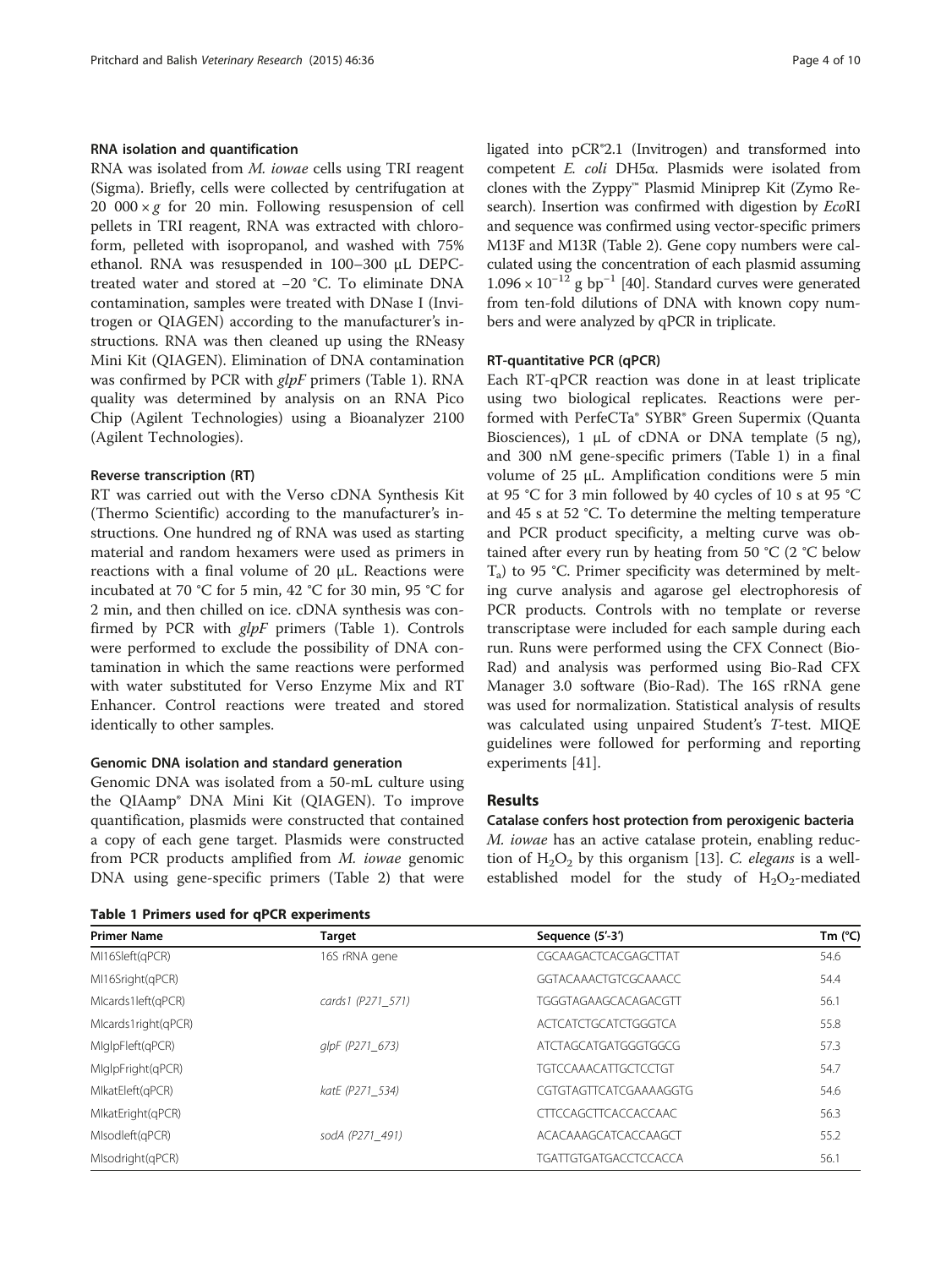<span id="page-4-0"></span>Table 2 Primers used for construction and sequencing of qPCR standards

| <b>Primer name</b> | Target                                  | Sequence (5'-3')                            |  |  |
|--------------------|-----------------------------------------|---------------------------------------------|--|--|
| Mlcards1up         | cards1                                  | ATCGTCTGGTGCATATGCAACAGC                    |  |  |
| Mlcards1down       |                                         | ATCGGCTCATGCAAGTGTTGCAGC                    |  |  |
| MiglpFup           | ATCGGTAGTGCTTTTGCACTACAC<br>$q$ $p$ $F$ |                                             |  |  |
| MiglpFdown         | <b>ATCGCTTCCAATGATTCCACCTCC</b>         |                                             |  |  |
| MlkatEupSall       | $k$ at $F$                              | ATCGGTCGACAAATGCTGCAACAGCTGCAC              |  |  |
| MlkatFdownSall     |                                         | ATCGGTCGACTAAACACAAAATTTGATTTAATCAAAATTCATG |  |  |
| MIsodup            | sodA                                    | ATCGGAACTGGGCCAACAAATGAC                    |  |  |
| Mlsoddown          |                                         | ATCGACTTCACATGTCAGTTAGGG                    |  |  |
| M13Forward         | Sequencing                              | GTTGTAAAACGACGGCCACT                        |  |  |
| M13Reverse         |                                         | CAGGAAACAGCTATGACC                          |  |  |

bacterial pathogenicity [[1,2,](#page-8-0)[42\]](#page-9-0), and has recently been adapted for use with mycoplasma cells [[13\]](#page-8-0). M. gallisepticum naturally lacks catalase activity, but M. gallisepticum katE transformant 56A, which produces M. iowae catalase, produces less  $H_2O_2$  and kills fewer C. elegans larvae in the presence of the peroxigenic molecule glycerol than wild-type *M. gallisepticum*  $R_{low}$  suggesting a role for catalase in protection from killing [\[13](#page-8-0)]. Incubation with *M. iowae* at  $OD_{550} = 0.01$  increased survival of C. elegans from 30% in the absence of bacteria to 50% (not shown), a reasonable set of conditions for subsequent assays.

In the vertebrate host, bacteria can come into contact with multiple sources of  $H_2O_2$ , including host immune defense mechanisms and other microbial pathogens [[1,2,](#page-8-0)[43\]](#page-9-0). To mimic more closely conditions of  $H_2O_2$  exposure in the host and test whether M. iowae was protective under these conditions, C. elegans survival assays were performed with the use of  $H_2O_2$  produced continuously by a biotic source. S. pneumoniae is a bacterial pathogen that produces  $H_2O_2$  from a variety of substrates including sucrose [\[44](#page-9-0)-[46](#page-9-0)], a carbohydrate that M. iowae and M. gallisepticum are unable to metabolize [\[17\]](#page-8-0). When S. pneumoniae resuspended to  $OD_{620} = 0.05$  was incubated with 500 μM sucrose at room temperature for 24 h,  $H<sub>2</sub>O<sub>2</sub>$  accumulated rapidly, reaching maximum levels after 8 h of incubation, at which point  $H_2O_2$  levels remained constant for the duration of the 24 h period (Figure 1). M. iowae or wild-type M. gallisepticum resuspended to  $OD_{550} = 1.0$  and incubated under the same conditions produced less than 1 mg  $L^{-1}$  H<sub>2</sub>O<sub>2</sub>, respectively, and the same outcome occurred when mycoplasma cells were coincubated with S. pneumoniae in the absence of sucrose (data not shown; see Figure [2](#page-5-0)B). Based upon these results, C. elegans survival assays were performed with S. pneumo*niae* at  $OD_{620} = 0.05$ , mycoplasmas at  $OD_{550} = 1.0$ , and 500 μM sucrose.

When incubated with S. *pneumoniae* alone, approximately 6% of C. elegans larvae survived for 24 h in the

presence of sucrose (Figure [2A](#page-5-0)), correlating with an accumulation of 8 mg  $L^{-1}$  H<sub>2</sub>O<sub>2</sub> (Figure [2](#page-5-0)B). In the absence of sucrose, very little  $H_2O_2$  accumulated (Figure [2B](#page-5-0)) and almost all C. elegans larvae survived upon incubation with S. pneumoniae (Figure [2](#page-5-0)A), demonstrating that under these conditions the toxicity was associated primarily with  $H_2O_2$ . Inclusion of wild-type M. gallisepticum with S. pneumoniae and sucrose did not significantly alter the amount of C. elegans survival as compared to S. pneumo-niae alone with sucrose (Figure [2](#page-5-0)A). However,  $H_2O_2$  accumulation decreased to 4.5 mg  $L^{-1}$  (Figure [2](#page-5-0)B), possibly because of loss of  $H_2O_2$  upon reaction with the high number of M. gallisepticum cells in suspension. On the other hand, inclusion of catalase-producing M. iowae or M. gallisepticum transformant 56A resulted in significantly increased amounts of C. elegans survival (Figure [2](#page-5-0)A) and no detectable  $H_2O_2$  (Figure [2B](#page-5-0)). Taken together, these results suggest that catalase enables M. iowae to

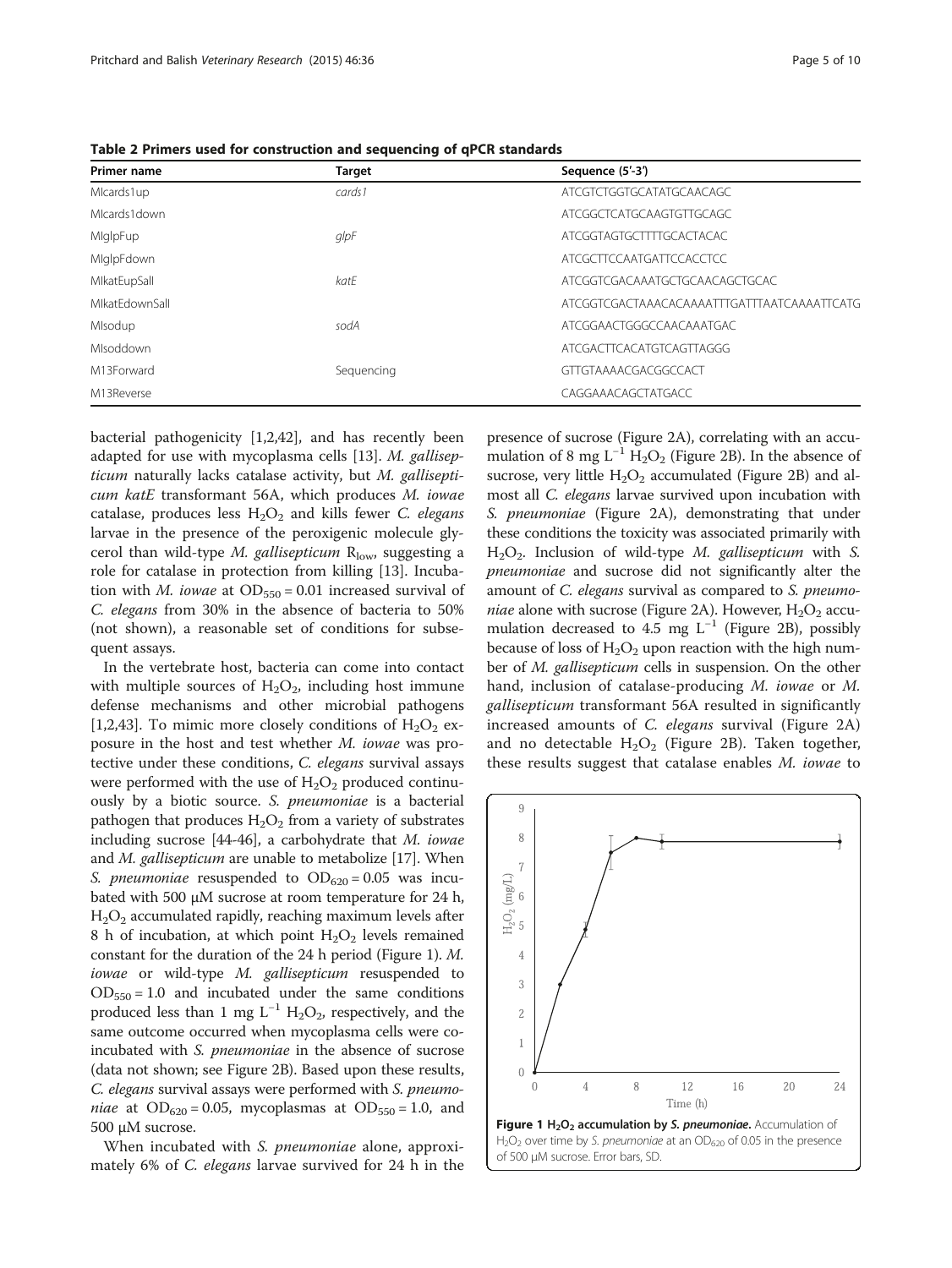<span id="page-5-0"></span>

offer protection from  $H_2O_2$  being continually produced by other organisms.

Reasoning that protection by M. iowae is due to catalase and therefore might be specific to  $H_2O_2$ -mediated stress, C. elegans survival assays were repeated with a non- $H_2O_2$ producing pathogen. P. aeruginosa PAO1 produces the toxic molecule HCN [\[47\]](#page-9-0), to which C. elegans larvae are highly susceptible; incubation with this bacterial strain typically results in complete killing of larvae [[48,49](#page-9-0)]. At  $OD_{650} = 0.1$ , *P. aeruginosa* caused almost complete killing of larvae at 24 h (data not shown). Under these conditions, co-incubation of C. elegans with P. aeruginosa and any of the mycoplasma strains resulted in no difference in the survival of larvae at 24 h (Figure 3).

#### O2-dependent changes in catalase activity and long-term survival of C. elegans

M. iowae lives in both aerobic and reduced-oxygen environments in its natural host, but its pathogenicity appears to be limited or non-existent in the gut, where it accumulates but where  $O_2$  is low. Therefore, we explored whether  $M.$  iowae grown under low  $O_2$ 

conditions might be less toxic to host cells. Interestingly, catalase activity of M. iowae significantly decreased by 24% ( $p < 0.05$ ) in low O<sub>2</sub> (Figure [4](#page-6-0)), suggesting that O<sub>2</sub> exposure has an impact on catalase activity in M. iowae. M. gallisepticum 56A, which offered protection comparable to that of M. iowae [[13](#page-8-0)] had 63% less catalase activity  $(p < 0.05)$  than M. *iowae* under atmospheric conditions (Figure [4](#page-6-0)). Therefore the decreased catalase activity in M. *iowae* cells grown in 1%  $O_2$  is unlikely to result in a significant decrease in protection.

Whereas diffusible molecules such as  $H_2O_2$  are responsible for damage to C. elegans within the first 48 h of incubation, the impact of toxins becomes apparent after 48 h as bacteria are able to establish an infection within the nematode gut [\[2](#page-8-0)]. To examine differences in the ability of M. iowae to cause damage to its host, longterm C. elegans assays were performed with bacterial cells grown under different  $O_2$  concentrations. It is important to consider that the C. elegans assay conditions are carried out in a buffer, preventing mycoplasma growth, and at room temperature, which is well below the temperature range at which M. iowae can grow. It is therefore very likely that by the end of the incubation with C. elegans, M. iowae cells have no more catalase or putative toxins than they had at the beginning. A repeated measures ANOVA revealed significant differences between the two groups  $[F(1,17) = 27.39, p < 0.05]$ . Cells grown aerobically caused nematodes to die much more quickly, with 50% survival achieved after approximately 5 days as compared to approximately 9 days with cells grown in the presence of 1%  $O_2$ , and death of all larvae by 15 days with aerobically-grown M. iowae cells as opposed to 20 days with low  $O_2$ -grown mycoplasmas (Figure [5](#page-6-0)). These data suggest that  $M$ . iowae cells are less harmful in low- $O_2$  environments.

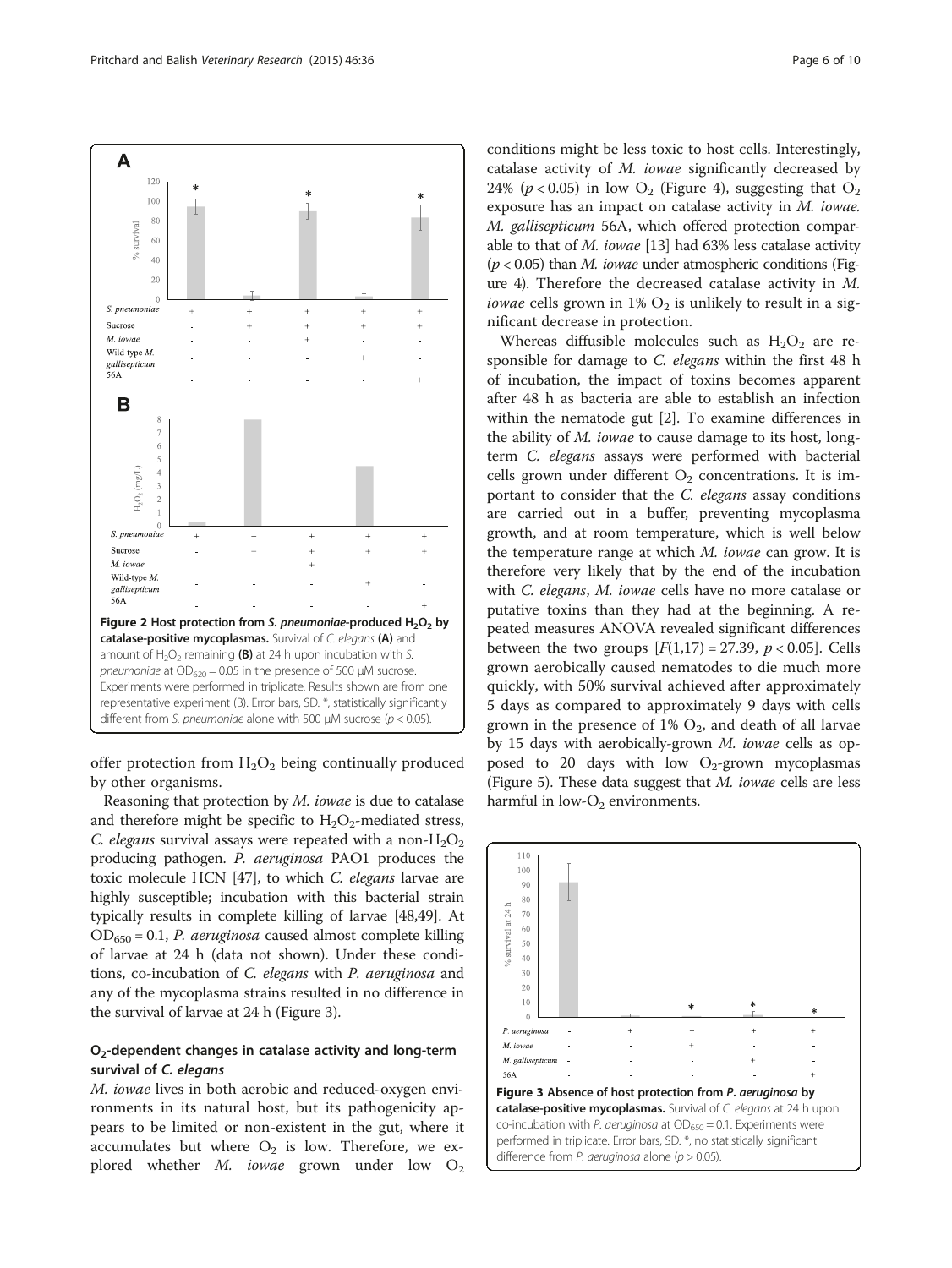<span id="page-6-0"></span>

#### $O<sub>2</sub>$  regulation of potential *M. iowae* virulence genes

Because it is unlikely that a relatively small  $O_2$ -dependent decrease in M. iowae catalase activity was related to increased survival of C. elegans, we hypothesized that M. iowae genes more directly linked to virulence experienced O2-dependent regulation. Candidate virulence-associated genes were selected for analysis of regulation of expression by  $O_2$ . Transcription of the potential virulence factors glpF and cards1 was examined as well as katE and another antioxidant enzyme, sodA. glpF, which allows uptake of glycerol for production of  $H_2O_2$ , was chosen as a representative of the presumptive glycerol catabolism operon that includes glpK and glpO. Additionally, M. iowae serovar K has two copies of genes homologous to M. pneumoniae CARDS toxin [[13](#page-8-0)]. We examined the predicted amino acid sequences for the proteins encoded by these genes. There are three common motifs shared by many ADP-ribosylating toxins: a conserved arginine for NAD+ binding, a serine-threonine-serine motif to maintain structural integrity of the  $NAD<sup>+</sup>$  binding site, and a catalytic glutamate [\[20](#page-8-0)]. These amino acids are all present in M. pneumoniae CARDS toxin, which has ADP-ribosyltransferase activity [\[20](#page-8-0)]. When both M. iowae CARDS toxin homologs were examined (named CARDS1 and CARDS2), some deviations were observed (Figure [6\)](#page-7-0). CARDS2 has a conservative change of the second serine residue in the STS motif to a threonine. CARDS1 contains multiple changes, with substitutions of like charge at the conserved arginine and glutamate residues and less conservative substitutions for two of the three amino acids in the serine-threonine-serine motif. These M. iowae homologues have 28% and 25% identity, respectively, to the M. pneumoniae CARDS toxin sequence. Each M. iowae gene also has 99% identity to its respective homolog in M. iowae serovar I strain 695 [[50\]](#page-9-0). cards1 was chosen despite the greater degree of disparity from M. pneumoniae CARDS toxin



since only 20 bases separate *cards1* and *cards2*, likely making both genes transcriptionally linked.

To examine transcript levels in M. iowae cells grown under different  $O_2$  concentrations, qPCR was performed (Table [3\)](#page-7-0). Expression of 16S rRNA was used as a control. The putative toxin gene *cards1* and the catalase gene katE underwent statistically significant down-regulation in *M. iowae* cells grown in the presence of  $1\%$  O<sub>2</sub>, with decreases of 4.9- and 5.4-fold, respectively (Table [3\)](#page-7-0). In contrast, glpF and sodA did not exhibit significant changes in expression in response to  $O_2$  availability. Taken together, these data suggest that M. *iowae* undergoes differential regulation of select genes in response to low  $O_2$  conditions. The reduction in *cards1* expression is consistent with reduced pathogenicity in the gut.

#### **Discussion**

Both genome sequences currently available for M. iowae [[13,](#page-8-0)[50\]](#page-9-0) reveal the presence of a gene for catalase, an  $H_2O_2$ -degrading enzyme absent from all other published mycoplasma genomes, which produces an active protein [[13\]](#page-8-0). Bacteria can encounter exposure to  $H_2O_2$  from a variety of different sources, including other bacterial pathogens as well as the host immune response [[1,2](#page-8-0)[,43](#page-9-0)]. Bacteria bearing enzymes that detoxify ROS, including catalase, have been demonstrated to provide benefit to animal hosts in the context of probiotics [\[9](#page-8-0)]. Our results support a model wherein protection by M. iowae is specific to catalase-mediated reduction of  $H_2O_2$  stress, but other mechanisms are also possible. Catalase is specifically implicated in this protection because M. gallisepticum, which does not normally have catalase activity, becomes protective upon transformation with M. *iowae katE* [[13\]](#page-8-0), despite 2.7-fold less catalase activity in the M. gallisepticum transformant 56A as compared with M. iowae.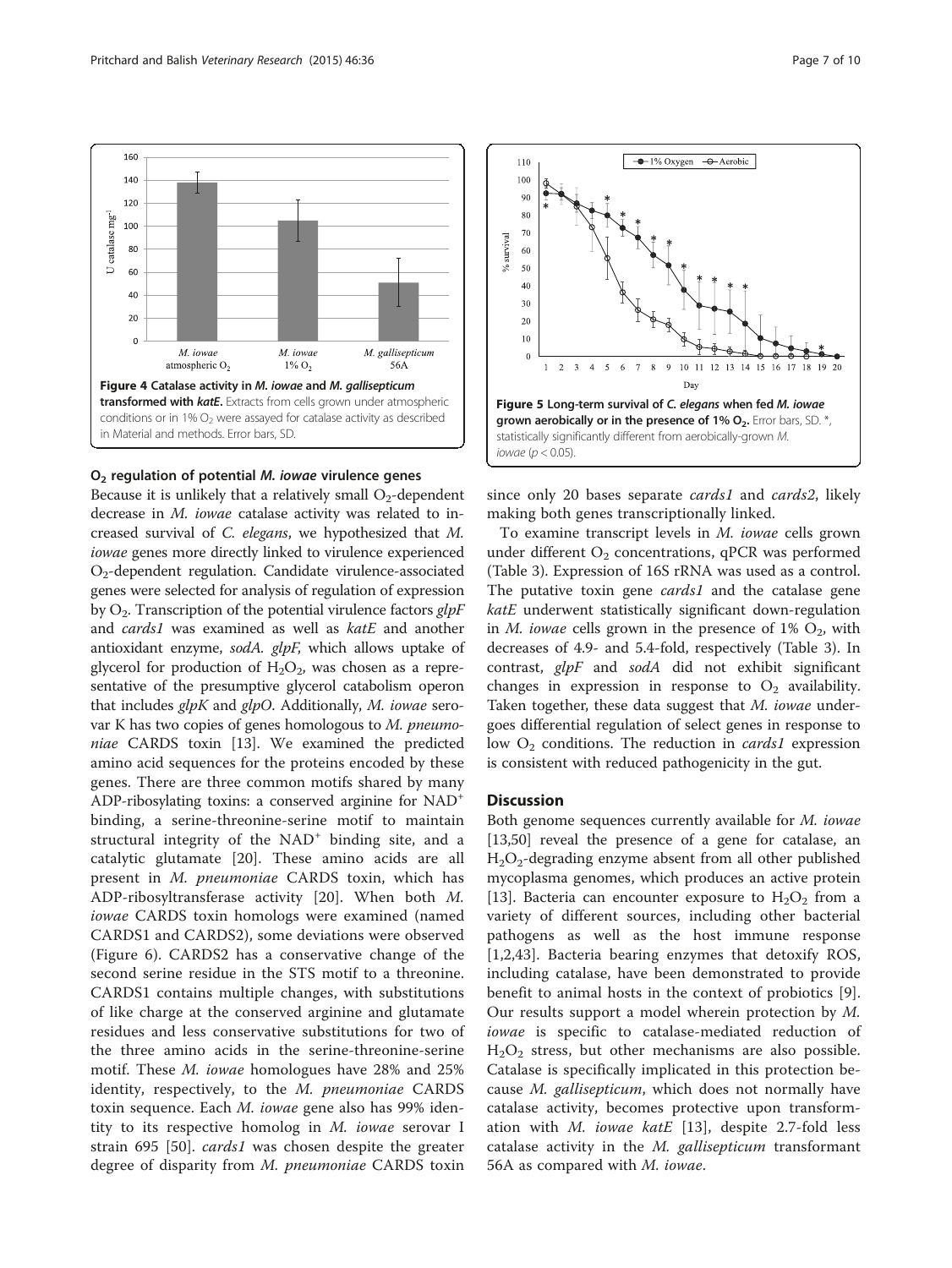<span id="page-7-0"></span>

|                                                                                                                                                                             | M. pneumoniae CARDS |  |  | $588$ FVY RVDLR $348$ SYFISTSET $126$ SFAY QREWET D |
|-----------------------------------------------------------------------------------------------------------------------------------------------------------------------------|---------------------|--|--|-----------------------------------------------------|
|                                                                                                                                                                             | M. iowae CARDS1     |  |  | $21$ KYVYKIDKR $66$ RSLLISVFPT $145$ NFLWONDWFKI    |
|                                                                                                                                                                             | M. iowae CARDS2     |  |  | $13$ RLVYRIDSR $58$ RSVYVSTTDS $144$ DFAYQREWIHV    |
| Figure 6 Alignment of CARDS toxin-like sequences from M. pneumoniae and M. iowae. Residues generally conserved in other ADP-ribosylating<br>toxins are bolded and enlarged. |                     |  |  |                                                     |

Host-associated bacteria live in the presence of a consortium of other microorganisms, some of which may be  $H<sub>2</sub>O<sub>2</sub>$  producers. We used S. pneumoniae as a model pathogen that produces  $H_2O_2$  as an important virulence factor that not only can cause damage to host cells but has also been studied in the context of C. elegans [[51-53](#page-9-0)]. Furthermore, S. pneumoniae can inhibit the growth of other bacterial competitors by virtue of its  $H_2O_2$  production [[54](#page-9-0)]. The ability of *M. iowae* to protect against  $H_2O_2$ -mediated damage caused by S. pneumoniae, albeit not against other kinds of damage such as that caused by P. aeruginosa, suggests that M. iowae could be beneficial to its host provided it is not also producing molecules harmful to its host.

M. iowae causes damage at multiple sites throughout the body of its natural poultry hosts, including legs, joints, air sac, and feathers [[14-16\]](#page-8-0). However, despite many accounts of detection in and isolation from the gut, no clear-cut reports of disease at this site due to M. iowae have been documented [\[23-26\]](#page-8-0). Because low  $O_2$  concentration is a hallmark of the gut environment that distinguishes it from other sites at which M. iowae causes damage and disease [\[27\]](#page-8-0), we examined the impact of growth in  $1\%$  O<sub>2</sub> on *M. iowae* with regard to activities that might be associated with both disease and protection. Our finding that M. iowae has an ability to prolong survival when fed to C. elegans larvae following growth in  $1\%$  O<sub>2</sub> supports the notion that  $M$ . iowae is not harmful in the gut and might in fact be a beneficial component of the gut microflora. Significantly, at the transcriptional level, this environment causes a significant down-regulation in not only the gene encoding catalase, but also a gene encoding a homolog of CARDS toxin, a causative agent of host damage by M. pneumoniae [[20](#page-8-0),[55](#page-9-0)] and M. penetrans [[56](#page-9-0)].

Table 3 Differences in gene expression as determined by qPCR in response to growth in the presence of  $1\%$  O<sub>2</sub>

| Gene   | Fold-change of down-regulation in response to $1\%$ O <sub>2</sub> |
|--------|--------------------------------------------------------------------|
| cards1 | $4.93 \pm 0.78$ <sup>†</sup>                                       |
| glpF   | $1.67 + 0.88$                                                      |
| katF   | $5.37 + 2.60^{\dagger}$                                            |
| sodA   | $1.35 + 1.06$                                                      |

\* Average ± SD.

 $^{\dagger}$ p < 0.05 compared to aerobic expression as determined by unpaired Student's T-test.

These data suggest that M. iowae undergoes differential regulation of select genes in response to growth in low  $O<sub>2</sub>$ environments.

The down-regulation of *katE* in 1%  $O_2$  could be a response to a decreased threat of damage from ROS. Despite this reduction, it is important to consider that the catalase activity in low  $O_2$ -grown *M. iowae* cells is still 2.1-fold greater than the amount present in  $M$ . gallisepticum transformant 56A, which itself still confers significant protection of C. elegans exposed to  $H_2O_2$  [\[13](#page-8-0)]. Therefore, the reduction in M. iowae catalase activity in a gut-like environment is not necessarily associated with decreased protection. It is possible that production of catalase facilitates colonization of the gut by  $M$ . iowae, in parallel with Campylobacter jejuni, which expresses an active catalase that is important for colonization of the poultry intestinal tract [\[57](#page-9-0)]. The degree of downregulation of *katE* at the transcription level does not closely match the change in catalase activity in whole cell lysates, with a smaller decrease observed in the latter. The high level of catalase activity might not decrease linearly as the concentration of catalase decreases.

The down-regulation of cards1, a homolog of CARDS toxin, which is likely accompanied by similar downregulation of the very closely linked cards2, may be associated with decreased pathogenicity of M. iowae in the gastrointestinal tract. The amount of CARDS toxin produced correlates positively with the amount of host damage caused by *M. pneumoniae* [\[55\]](#page-9-0). Differential expression of toxins in different environments is well-established in diverse bacteria, including clostridia [[58](#page-9-0)], Vibrio cholerae [\[59](#page-9-0)], and cyanobacteria [\[60](#page-9-0)]. It is conceivable that the environment of the intestine is sufficiently nutritious for M. iowae that severe damage to host cells is unwarranted, favoring a strategy in which virulence factors may be used principally in environments in which nutrients are less readily available. In this model, low  $O<sub>2</sub>$  provides a cue to M. iowae that it is in the gut, where it can conserve energy by down-regulating virulence genes, including those encoding the CARDS toxin-like proteins. The similar down-regulation of both *cards1* and *katE* transcript levels when grown in the presence of  $1\%$  O<sub>2</sub>, on the order of 5-fold, raises the possibility that a common regulatory mechanism may be acting on both genes, but further work is necessary to elucidate such a mechanism.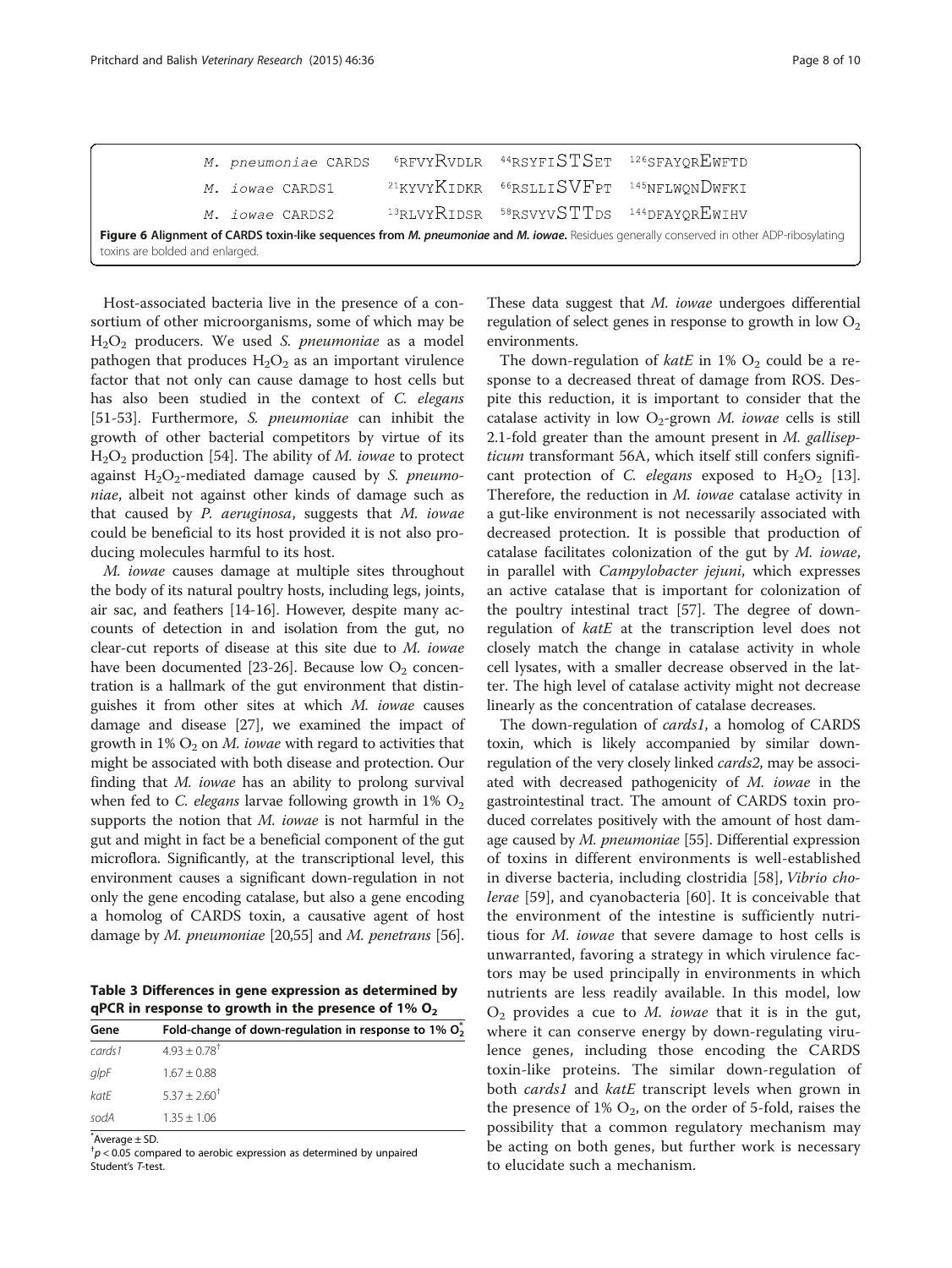#### <span id="page-8-0"></span>**Abbreviations**

ROS: Reactive oxygen species; IBD: Inflammatory bowel disease; RTqPCR: Reverse transcription-quantitative polymerase chain reaction; BHI: Brain heart infusion; PBS: Phosphate-buffered saline..

#### Competing interests

The authors declare that they have no competing interests.

#### Authors' contributions

REP carried out all the experimentation, participated in the design of the study, participated in the analysis of the results, and drafted the manuscript. MFB conceived of the study, participated in the design of the study, the analysis of the results, and the writing of the manuscript. Both authors read and approved the final manuscript.

#### Acknowledgments

This work was supported by the National Institutes of Health (Public Health Service grant R15 AI073994) to MFB and by an award from the Sigma Xi foundation to REP. We thank A. Bollmann and members of her research group for assistance with low-O<sub>2</sub> growth of M. iowae. We thank A. Kiss of the Miami University Center for Bioinformatics and Functional Genomics for training in RNA quantification. We thank C.N. Bialorucki for assistance with quantification of the relationship among OD550 values, colony-forming units, and protein concentrations for mycoplasma species. This work was done in partial fulfillment of REP's doctoral dissertation requirements.

#### Author details

<sup>1</sup>Department of Microbiology, Miami University, Oxford, OH 45056, USA. <sup>2</sup>Present address: Division of Natural Sciences and Mathematics, Kentucky Wesleyan College, Owensboro, KY 42301, USA.

## Received: 19 December 2014 Accepted: 5 March 2015<br>Published online: 21 March 2015

#### References

- 1. Bolm M, Jansen WTM, Schnabel R, Chhatwal G (2004) Hydrogen peroxidemediated killing of Caenorhabditis elegans: a common feature of different streptococcal species. Infect Immun 72:1192–1194
- 2. Moy TI, Mylonakis E, Calderwood SB, Ausubel FM (2004) Cytotoxicity of hydrogen peroxide produced by Enterococcus faecium. Infect Immun 72:4512–4520
- 3. Whelan K, Quigley EMM (2013) Probiotics in the management of irritable bowel syndrome and inflammatory bowel disease. Curr Opin Gastroenterol 29:184–189
- 4. Simmonds NJ, Allen RE, Stevens TR, Van Someren RN, Blake DR, Rampton DS (1992) Chemiluminescence assay of musical reactive oxygen metabolites in inflammatory bowel disease. Gastroenterology 103:186–196
- 5. Sedghi S, Fields JZ, Klamut M, Urban G, Durkin M, Winship D, Fretland D, Olyaee M, Keshavarzian A (1993) Increased production of luminol and chemiluminescence by the inflamed colonic mucosa in patients with ulcerative colitis. Gut 34:1191–1197
- 6. Lih-Brody L, Powell SR, Collier KP, Reddy GM, Cerchia R, Kahn E, Weissman GS, Katz S, Floyd RA, McKinley MJ, Fisher SE, Mullin GE (1996) Increased oxidative stress and decreased antioxidant defenses in mucosa of inflammatory bowel disease. Dig Dis Sci 41:2078–2086
- 7. Keshavarzian A, Banan A, Farhadi A, Komanduri S, Mutlu E, Zhang Y, Fields JZ (2003) Increases in free radicals and cytoskeletal protein oxidation and nitration in the colon of patients with inflammatory bowel disease. Gut 52:720–728
- 8. Switala J, Loewen PC (2002) Diversity of properties among catalases. Arch Biochem Biophys 401:145–154
- 9. Zhu H, Li YR (2012) Oxidative stress and redox signaling mechanisms of inflammatory bowel disease: updated experimental and clinical evidence. Exp Biol Med 237:474–480
- 10. LeBlanc JG, del Carmen S, Miyoshi A, Azevedo V, Sesma F, Langella P, Bermúdez-Humarán LG, Watterlot L, Perdigon G, de Moreno de LeBlanc A (2011) Use of superoxide dismutase and catalase producing lactic acid bacteria in TNBS induced Crohn's disease in mice. J Biotechnol 151:287–293
- 11. Rochat T, Bermúdez-Humarán L, Gratadoux J-J, Fourage C, Hoebler C, Corthier G, Langella P (2007) Anti-inflammatory effects of Lactobacillus casei BL23 producing or not a manganese-dependent catalase on DSS-induced colitis in mice. Microb Cell Fact 6:22
- 12. Al-Ankari AR, Bradbury JM (1996) Mycoplasma iowae: a review. Avian Pathol 25:205–229
- 13. Pritchard RE, Prassinos AJ, Osborne JD, Raviv Z, Balish MF (2014) Reduction of hydrogen peroxide accumulation and toxicity by a catalase from Mycoplasma iowae. PLoS One 9:e105188
- 14. Bradbury JM, Ideris A, Oo TT (1988) Mycoplasma iowae infection in young turkeys. Avian Pathol 17:149–171
- 15. Trampel DW, Goll F, Jr (1994) Outbreak of Mycoplasma iowae infection in commercial turkey poults. Avian Dis 38:905–909
- 16. Ley DH, Marusak RA, Vivas EJ, Barnes HJ, Fletcher OJ (2010) Mycoplasma iowae associated with chondrodystrophy in commercial turkeys. Avian Pathol 39:87–93
- 17. Taylor RR, Mohan K, Miles RJ (1996) Diversity of energy-yielding substrates and metabolism in avian mycoplasmas. Vet Microbiol 51:291–304
- 18. Papazisi L, Gorton TS, Kutish G, Markham PF, Browning GF, Nguyen DK, Swartzell S, Madan A, Mahairas G, Geary SJ (2003) The complete genome sequence of the avian pathogen Mycoplasma gallisepticum strain  $R_{\text{low}}$ Microbiology 149:2307–2316
- 19. Jurkovic DA, Newman JT, Balish MF (2012) Conserved terminal organelle morphology and function in Mycoplasma penetrans and Mycoplasma iowae. J Bacteriol 194:2877–2883
- 20. Kannan TR, Baseman JB (2006) ADP-ribosylating and vacuolating cytotoxin of Mycoplasma pneumoniae represents unique virulence determinant among bacterial pathogens. Proc Natl Acad Sci U S A 103:6724–6729
- 21. Hardy RD, Coalson JJ, Peters J, Chaparro A, Techasaensiri C, Cantwell AM, Kannan TR, Baseman JB, Dube PH (2009) Analysis of pulmonary inflammation and function in the mouse and baboon after exposure to Mycoplasma pneumoniae CARDS toxin. PLoS One 4:e7562
- 22. Medina JL, Coalson JJ, Brooks EG, Winter VT, Chaparro A, Principe MF, Kannan TR, Baseman JB, Dube PH (2012) Mycoplasma pneumoniae CARDS toxin induces pulmonary eosinophilic and lymphocytic inflammation. Am J Respir Cell Mol Biol 46:815–822
- 23. Jordan FTW, Amin MM (1980) A survey of mycoplasma infections in domestic poultry. Res Vet Sci 28:96–100
- 24. Jordan FTW (1983) Recovery and identification of avian mycoplasmas. In: Tully JG, Razin S (ed) Methods in Mycoplasmology. Diagnostic Mycoplasmology, vol II. Academic, New York, pp 69–79
- 25. Mirsalimi SM, Rosendal S, Julian RJ (1989) Colonization of the intestine of turkey embryos exposed to Mycoplasma iowae. Avian Dis 33:310–315
- 26. Shah-Majid M, Rosendal S (1986) Oral challenge of turkey poults with Mycoplasma iowae. Avian Dis 31:365–369
- 27. He G, Shankar RA, Chzhan M, Samouilov A, Kuppusamy P, Zweier JL (1999) Noninvasive measurement of anatomic structure and intraluminal oxygenation in the gastrointestinal tract of living mice with spatial and spectral ER imaging. Proc Natl Acad Sci U S A 96:4586–4591
- 28. Wangensteen OD, Rahn H (1970–1971) Respiratory gas exchange by the avian embryo. Respir Physiol 11:31–45
- 29. Halbedel S, Eiler H, Jonas B, Busse J, Hecker M, Engelmann S, Stülke J (2007) Transcription in Mycoplasma pneumoniae: analysis of the promoters of the ackA and ldh genes. J Mol Biol 371:596–607
- 30. Hallamaa KM, Tang S-L, Ficorilli N, Browning GF (2008) Differential expression of lipoprotein genes in Mycoplasma pneumoniae after contact with human lung epithelial cells, and under oxidative and acidic stress. BMC Microbiol 8:124
- 31. Madsen ML, Nettleton D, Thacker EL, Edwards R, Minion FC (2006) Transcriptional profiling of Mycoplasma hyopneumoniae during heat shock using microarrays. Infect Immun 74:160–166
- 32. Madsen ML, Nettleton D, Thacker EL, Minion FC (2006) Transcriptional profiling of Mycoplasma hyopneumoniae during iron depletion using microarrays. Microbiology 152:937–944
- 33. Schafer ER, Oneal MJ, Madsen ML, Minion FC (2007) Global transcriptional analysis of Mycoplasma hyopneumoniae following exposure to hydrogen peroxide. Microbiology 153:3785–3790
- 34. Madsen ML, Puttamreddy S, Thacker EL, Carruthers MD, Minion FC (2008) Transcriptome changes in Mycoplasma hyopneumoniae during infection. Infect Immun 76:658–663
- 35. Tully JG, Rose DL, Whitcomb RF, Wenzel RP (1979) Enhanced isolation of Mycoplasma pneumoniae from throat washings with a newly-modified culture medium. J Infect Dis 139:478–482
- 36. Hames C, Halbedel S, Hoppert M, Frey J, Stülke J (2009) Glycerol metabolism is important for cytotoxicity of Mycoplasma pneumoniae. J Bacteriol 191:747–753